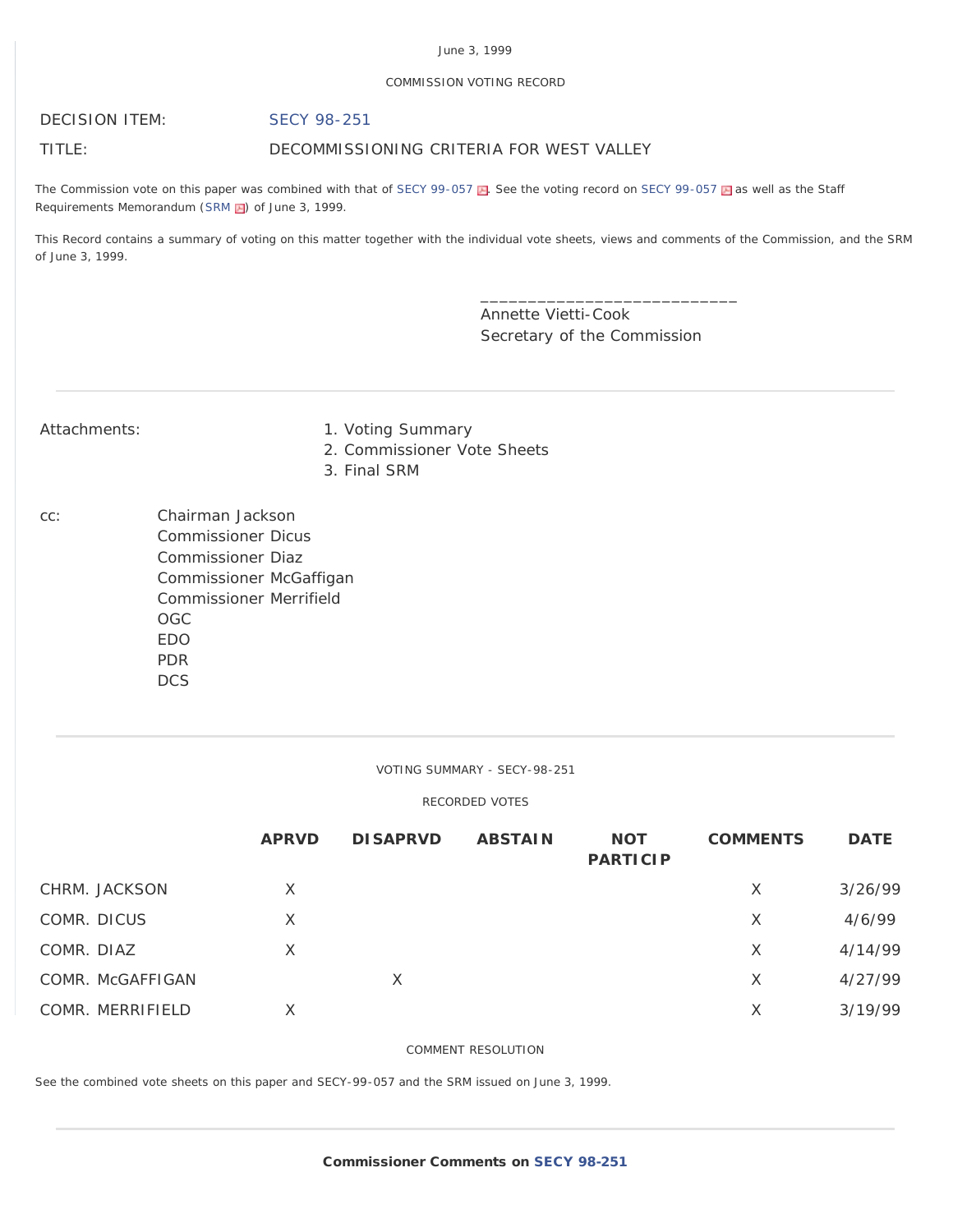#### **Chairman Jackson**

I approve prescription of the original broad criteria presented in [SECY 98-251,](http://www.nrc.gov/reading-rm/doc-collections/commission/secys/1998/secy1998-251/1998-251scy.html) with the final criteria to be prescribed after issuance of the final Environmental Impact Statement (EIS), but before the record of decision. Use of the existing License Termination Rule (LTR) criteria for decommissioning at West Valley is appropriate and provides consistency with other NRC-licensed cleanup activities. However, the GEIS for the LTR did not consider a situation representative of West Valley. Therefore, the additional NEPA support provided by the ongoing EIS process appears necessary to guide the NRC prescription of the criteria.

In addition, prescribing criteria at this time for closure or long-term care of the remaining NYSERDA portion of the site licensed by the NRC represents a broad approach that meshes with the ongoing EIS. This approach avoids postponing prescription of onsite disposal criteria to a later date and unnecessarily jeopardizing New York State once the DOE withdraws. The narrow approach of prescribing only LTR criteria to the DOE now would no address clean-up of the entire site and would not cover NYSERDA responsibilities.

Although the supplemental paper clarified many aspects of this action, there remains an area that needs additional focus. As evident in the January 12, 1999, briefing, there is some misunderstanding of the incidental waste criteria by NYSERDA and DOE. The staff should clarify that the incidental waste criteria only require the waste to be managed such that the performance objectives of Part 61 are satisfied and the Class C waste concentration limits are met. The incidental waste criteria do not include specific provisions for the use of alternative waste concentrations and characteristics provided in [10](http://www.nrc.gov/reading-rm/doc-collections/cfr/part061/part061-0058.html) [CFR 61.58.](http://www.nrc.gov/reading-rm/doc-collections/cfr/part061/part061-0058.html)

Furthermore, I agree that the proposed Commission decision on the decommissioning criteria can be transmitted to DOE by public letter. The letter also should state clearly what the NRC role will be in determining whether the DOE has completed decontamination and decommissioning for the WVDP. Although the staff indicates that the WVDP Act gives the NRC no authority to enforce a completion determination, a review of a DOE Completion Report or similar document should be performed as envisioned by the House of Representatives during consideration of the bill.

However, using a public letter to prescribe the final criteria would not allow for further public comment. On the other hand, as OGC concludes, the WVDP Act provides no NRC licensing authority over the DOE, and as such, no authority to order the DOE to take or refrain from taking specific actions. Therefore, for the final criteria, the staff should use the Policy Statement option, with the statement first issued as draft to allow for public comment. In addition, concomitant to issuing the draft statement, the Commission should schedule a public meeting to solicit comment from appropriate parties.

Regulatory alternatives for potential long-term control of the site were presented for the Commission's information in [SECY 98-251](http://www.nrc.gov/reading-rm/doc-collections/commission/secys/1998/secy1998-251/1998-251scy.html). These should not be included in any criteria prescribed at this time. Although I recognize the need for long-term control of the site, speculating on alternatives at this time has raised unnecessary controversy, appears to be premature, and could prejudge the eventual outcome of the EIS on closure of West Valley and associated Commission deliberations.

Lastly, I approve of the staff's plan to enter into an office-level cooperative agreement with NYSDEC regarding the West Valley site.

#### **Commissioner Dicus**

The following constitutes my vote on [SECYs 98-251](http://www.nrc.gov/reading-rm/doc-collections/commission/secys/1998/secy1998-251/1998-251scy.html) and [99-057](http://www.nrc.gov/reading-rm/doc-collections/commission/secys/1999/secy1999-057/1999-057scy.pdf)  $\blacksquare$ .

- 1. I approve the prescription of the License Termination Rule (LTR) now as the final decommissioning criteria applicable to the DOE West Valley Demonstration Project (WVDP).
- 2. The LTR criteria should be applied to the entire site.
- 3. The Commission decision on decommissioning criteria should be published for comment as a proposed policy statement.
- 4. After finalization of the Commission decision on decommissioning criteria, the decision should be transmitted to the DOE by public letter.
- 5. Following termination of the WVDP, staff should reinstate the NRC license for the purpose of regulating license termination activities and overseeing radioactive wastes that are stored on the site.
- 6. Staff should enter into an office-level cooperative agreement with NYSDEC regarding the West Valley site.

I do not approve on-site disposal of any WVDP wastes. While removal of this option has serious cost consequences and significant implications with respect to radioactive wastes that have been disposed at the West Valley site, I conclude that these impacts are offset by the potential consequences of using the West Valley site for disposal. There is a severe erosion threat to the site. Controlling this threat will require continued active maintenance of the site. While DOE regulations provide for long term institutional control, the significant radiological consequences that would result, should the active maintenance program be lost, render this option unacceptable. Therefore, the radioactive wastes generated as a result of the WVDP should be disposed off-site to the extent that the wastes can be accepted at off-site facilities. For those wastes that cannot be disposed to off-site facilities, I approve temporary storage only at the West Valley site until such time as off-site disposal or transfer arrangements are made.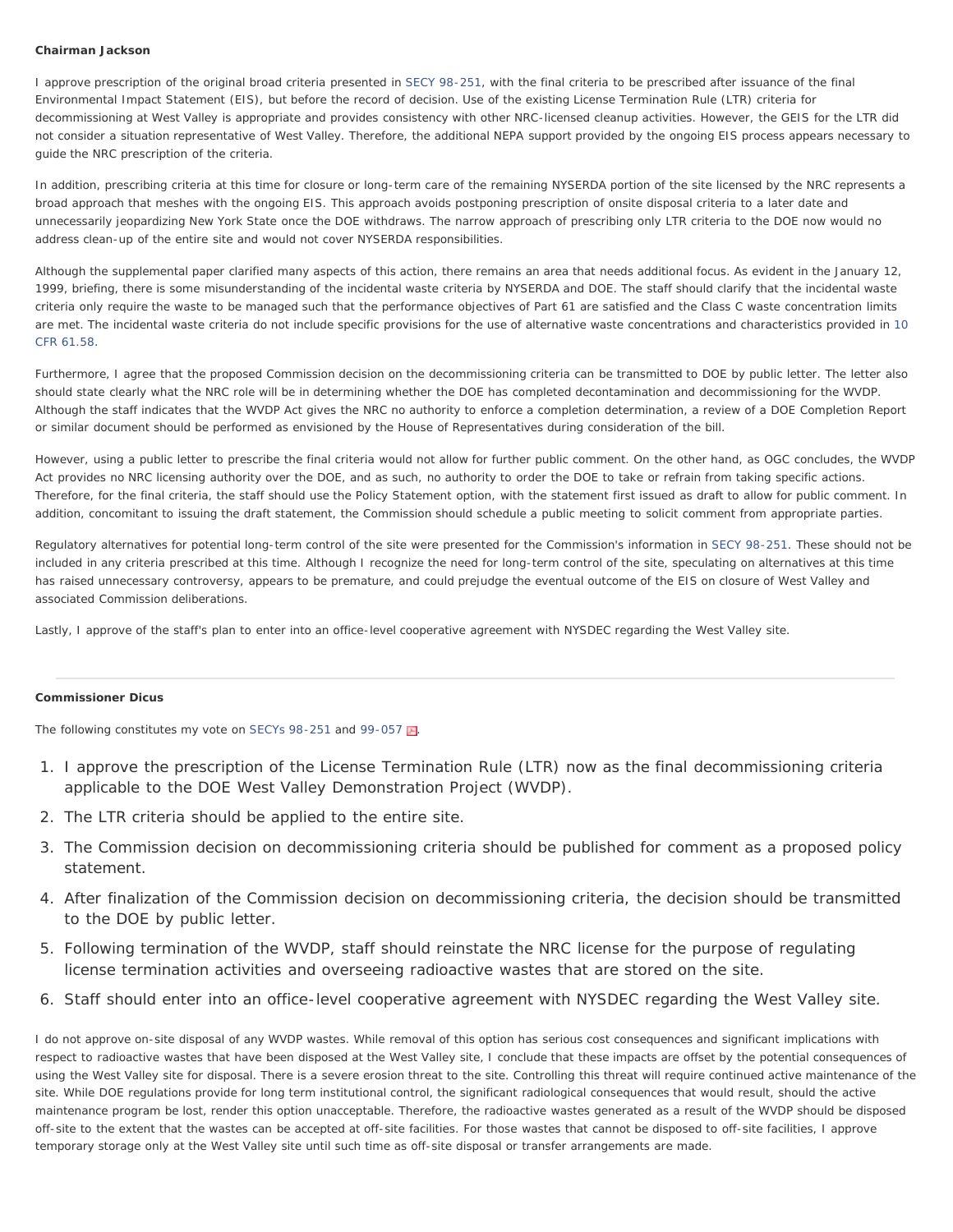# **Commissioner Diaz**

The following comments are my combined vote on SECYs 98-251 and 99-057:

1. I approve prescribing the License Termination Rule (LTR) as the decommissioning criteria for the Department of Energy West Valley Demonstration Project. The use of the LTR is appropriate because it is the Commission's clearest and most comprehensive statement on what is adequately protective of public health and safety in the realm of decommissioning.

Prescribing this standard is also important for reinforcing regulatory consistency and predictability over the long term. After the New York State Energy Research and Development Authority (NYSERDA) license has been reactivated, the licensee may desire to decommission all or part of the West Valley site. In such a case, the LTR would provide the decommissioning criteria.

- 2. I approve issuance of a draft Policy Statement for public comment. In addition, we should inform DOE and make the transmittal letter public.
- 3. I approve the staff's plan to enter into an Office-level cooperative agreement with New York State Department of Environmental Conservation (NYSDEC) regarding the West Valley site.

### **Commissioner McGaffigan**

The following constitutes my vote on both staff papers. For the reasons set forth

below, I join Commissioner Dicus and Commissioner Diaz in support of Option 1(a) in [SECYs 99-057](http://www.nrc.gov/reading-rm/doc-collections/commission/secys/1999/secy1999-057/1999-057scy.pdf)  $\blacksquare$ , under which the Commission would prescribe the License Termination Rule (LTR) ([10 CFR 20.1401-1405](http://www.nrc.gov/reading-rm/doc-collections/cfr/part020/)) now as the final decommissioning criteria applicable to the Department of Energy (DOE) West Valley Demonstration Project (WVDP).

But first, I would like to acknowledge the complexity of the issues before us in dealing with this site and to thank all those who have contributed to the clarification of these issues over the past six months. I am proud of the open process which the staff and the Commission have utilized to aid our decision-making.

I support applying the LTR to the WVDP because that is consistent with our approach at NRC-licensed sites subject to Part 20. It is the rule which will apply to the New York State Energy Research and Development Authority (NYSERDA) once the NRC Part 50 license issued to NYSERDA is reactivated following completion of the WVDP. We should not have one rule for DOE and a different rule for NYSERDA. I would point out to all stakeholders that the LTR does make provision for license termination under restricted conditions using institutional controls and for use of alternate criteria for license termination with public participation.

Decommissioning of the WVDP is a complex task that will not be complete for many years. I believe that it is not useful to speculate at this time on how to resolve future issues which may arise. There is a benefit in not attempting to decide now more than we have to or are prepared to.

That said, it is easy to imagine, based on the data in [SECY 98-251,](http://www.nrc.gov/reading-rm/doc-collections/commission/secys/1998/secy1998-251/1998-251scy.html) that it will be difficult for DOE to meet the LTR in the WVDP and for NYSERDA to meet the LTR following reactivation of the Part 50 license. I do not discount the possibility that some of the options discussed in [SECY 98-251](http://www.nrc.gov/reading-rm/doc-collections/commission/secys/1998/secy1998-251/1998-251scy.html) for longterm control of the site may indeed have to be explored. Hopefully, the discussion of long-term institutional controls at sites such as West Valley will have benefitted from the intervening broader dialogue which DOE will have had with its stakeholders on the use of institutional controls in the cleanup of DOE nuclear facilities (pursuant to the settlement reached in NRDC v. Richardson, Dec. 12, 1998) and which will likely take place in Great Britain as it proceeds with decommissioning of the Dounreay reprocessing facility. At Maxey Flats and at mill tailings sites, "perpetual" institutional controls have been adopted to ensure adequate protection of public health and safety. But it is also possible that new decommissioning technologies or disposal options may become available that facilitate cleanup of sites such as West Valley and obviate or reduce the need for very long-term institutional controls at West Valley.

I agree with Commissioner Dicus that a Commission decision to apply the LTR should be published now as a proposed policy statement for public comment. I have no objection to the suggestion that the Commission's final decision on the criteria be transmitted to DOE by public letter. However, I question whether the letter is necessary since the final policy statement would be published in the Federal Register as well. I also suggest that copies of the draft and final policy statements be provided to all relevant parties, including the appropriate State agencies, Congressional delegation, and citizens' groups.

I do not support prescribing Part 61 criteria or the current incidental waste criteria at this time. Decisions on waste management issues are important ones that can be made only when decommissioning of the site is more complete and answers to certain questions, such as whether it is technically feasible or cost-beneficial to excavate and remove certain wastes currently buried at the site, become more apparent.

I have no objection to the staff proposal to enter into an office-level cooperative agreement with the New York State Department of Environmental Conservation regarding the WVDP, and I agree with Commissioner Merrifield that a copy should be provided to DOE for information purposes. I also suggest that the staff consider issuing the draft cooperative agreement for public comment before it is finalized.